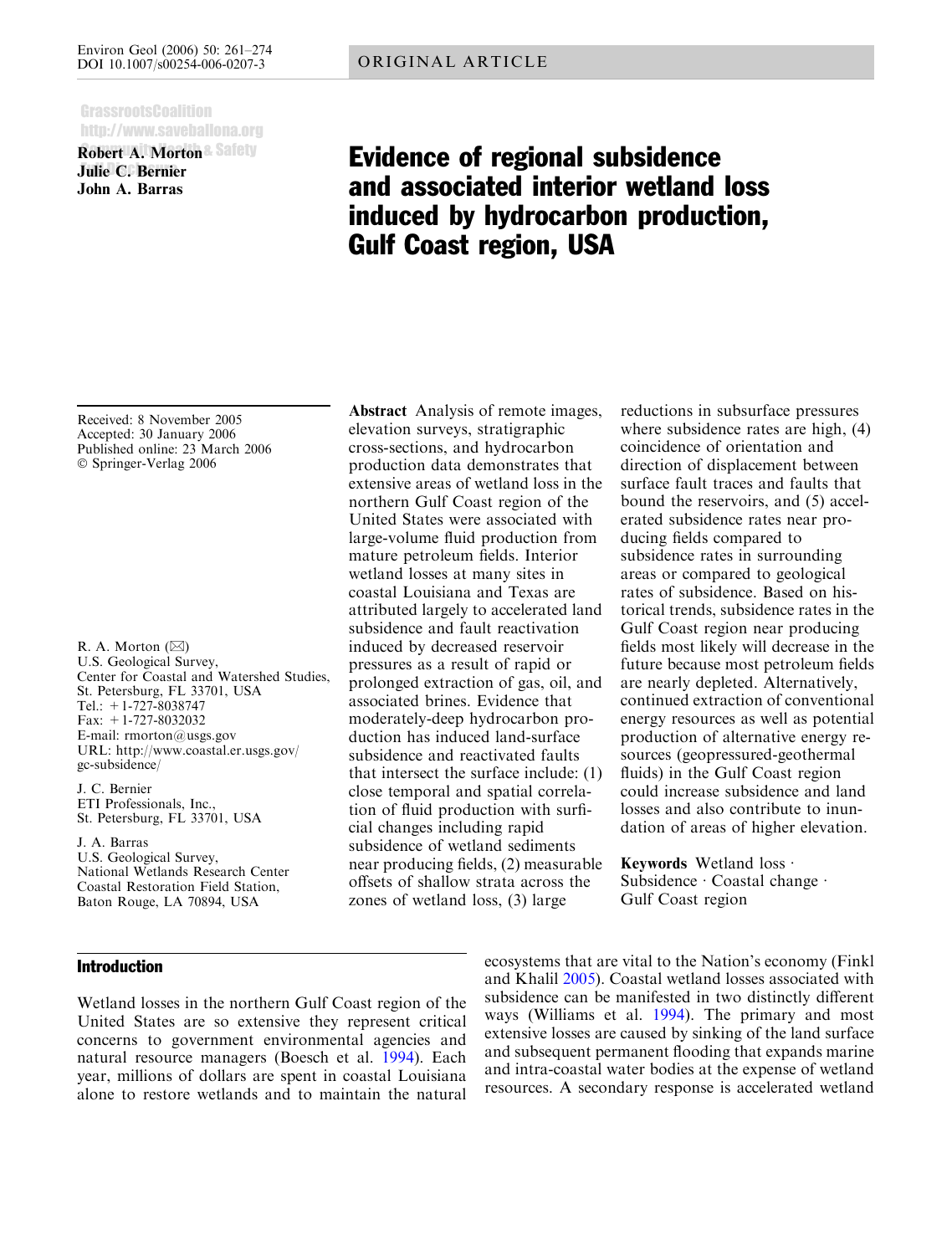<span id="page-1-0"></span>erosion attributed to lower elevations and thus greater inland penetration of storm waves and overwash. Reduced elevations of coastal wetlands and stormprotection levees increase depths and durations of floods protection reves increase depths and durations of hoods<br>and also increase ecological damage caused by storms. A recent well-documented example of subsidenceaggravated damage was extensive wetland destruction and the flooding of New Orleans, Louisiana as a result of Hurricane Katrina in 2005.

Some areas of wetland loss in the Gulf Coast region coincide with some of the Nation's largest oil and gas fields. However, wetland loss, subsidence, and faulting induced by oil and gas production generally have been discounted because much of the wetland loss occurs in coastal Louisiana where many other factors can contribute to wetland change (Boesch et al. [1994](#page-12-0); Williams et al. [1994](#page-13-0)) and because the complex processes, environmental diversity, and human alterations of the Mississippi delta tend to obscure the links between hydrocarbon production and wetland loss. Beyond these general observations, relatively little is known about the magnitudes and rates of wetland loss near oil and gas fields and their relationship to production histories, fluid compositions, subsurface geology, and near-surface conditions prior to hydrocarbon production.

Land subsidence caused by hydrocarbon production has been documented in many producing basins of the world (Poland and Davis [1972](#page-12-0); Van Hasselt [1992;](#page-13-0) Chilingarian et al. [1995;](#page-12-0) Nagel [2001;](#page-12-0) Chilingar and Endres [2005](#page-12-0)). Despite the widespread recognition of this phenomenon, the potential for subsidence as a result of moderate to deep hydrocarbon production generally has been disregarded in the Gulf Coast region, or remains controversial, because prior studies have produced conflicting results. For example, some prior studies in coastal Louisiana and Texas concluded that productioninduced subsidence was minor compared with natural coastal plain subsidence (Boesch et al. [1994;](#page-12-0) Gagliano et al. [2003](#page-12-0); Dokka [2005](#page-12-0)), or compared to subsidence induced by shallow groundwater withdrawal (Holzer and Bluntzer [1984](#page-12-0)). Ratzlaff [\(1982\)](#page-12-0) analyzed regional releveling surveys along the Texas coastal plain and concluded that subsidence was caused mostly by groundwater withdrawal with some contribution from hydrocarbon production. However, Holzer and Bluntzer ([1984\)](#page-12-0) examined releveling surveys that were over or close to producing fields and concluded that subsidence induced by oil and gas production was minor compared to regional subsidence of the coastal plain of Texas. Martin and Serdengecti [\(1984\)](#page-12-0) and Suhayda ([1987\)](#page-13-0) came to similar conclusions for coastal Louisiana after using a one-dimensional numerical model to estimate potential magnitudes of subsidence around selected oil and gas fields. These prior studies in coastal Louisiana and Texas drew important scientific conclusions about causes of historical subsidence without examining local subsurface data specifically related to petroleum extraction, or incorporating more appropriate estimates of parameters, such as declines in reservoir pressure, that are used to run the numerical models.

The studies of induced subsidence in the Gulf Coast region demonstrated that reductions in land elevation can occur either directly above the producing formation or several kilometers away from producing wells (Gustavson and Kreitler [1976](#page-12-0); Ewing [1985;](#page-12-0) White and Morton [1997\)](#page-13-0). At some of the investigated sites, the locus of subsidence and land loss was controlled by the coupling between reservoir compaction and slip along growth faults that become active when sufficiently large volumes of fluid (oil, gas, formation water) were removed from the subsurface (Fig. 1). Fluid extraction may cause a decline in pore pressure within the rocks and alter the state of stress near the faults (Geertsma [1973\)](#page-12-0). Thus, both the pattern of hydrocarbon production (reservoir geometries) and fault-plane geometries need to be considered in predicting the location and magnitude of subsidence (A. W. K. Chan, unpublished).

The purpose of this study was to determine if hydrocarbon production contributed to regional subsidence and wetland loss in the Gulf Coast region. This was accom-



Fig. 1 Sequence of production-related subsurface events that may induce land subsidence and reactivate faults. Prolonged or rapid production of oil, gas, and formation water (2) causes formation pressures to decline (3). This increases the effective vertical stress of the overburden (4), which causes compaction of the reservoir rocks and may cause formerly active faults (1) to be reactivated (5). Either compaction of the reservoir and surrounding strata or slip along fault planes can cause land-surface subsidence (6). Where compaction or fault-related subsidence occurs in wetland areas, the wetlands typically are submerged and converted to open water (7). Figure is not to scale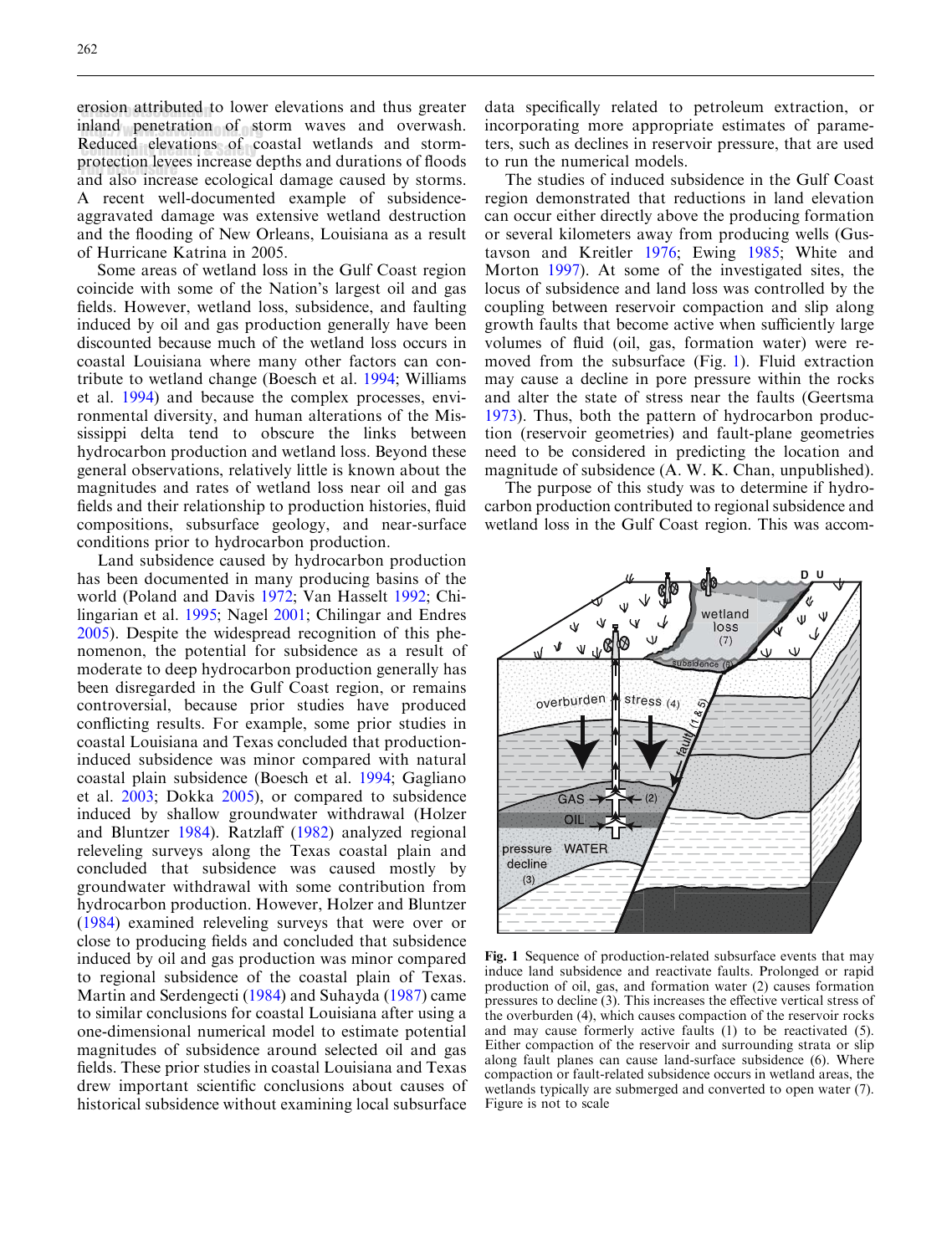<span id="page-2-0"></span>plished by integrating disparate data sets including: (1) aerial photographs and satellite images depicting the areal extent and timing of wetland loss,  $(2)$  subsidence rates derived from geodetic leveling surveys, and (3) production  $h$  istories of fluids extracted from the same areas where rates of wetland loss and subsidence also were available. Areas of investigation were limited to the southeastern coastal plain of Texas and the Mississippi delta plain where groundwater extraction is negligible, wetlands are extensive, and wetland losses occurred within the broad expanses of formerly continuous marshes. By focusing on interior wetland losses, those associated with shoreline erosion are eliminated or minimized. Understanding the influence of hydrocarbon production on subsidence and wetland changes is important for predicting future wetland conditions and for planning environmental activities such as coastal restoration projects.

## Criteria for recognizing induced subsidence and fault reactivation

Temporal and spatial coincidence of wetland loss and hydrocarbon production



Fig. 2 Map of south Louisiana showing data sets near and along Louisiana Highway 1 between Raceland and Leeville, including locations of benchmarks along Louisiana Highway 1 (green circles), oil and gas fields, wetland losses, and cores from the Madison Bay study area (red squares). Fault projection from Kuecher et al. [\(2001](#page-12-0)); wetland losses from Morton et al. [\(2005](#page-12-0)); outlines of producing fields modified from Morton and Purcell [\(2001](#page-12-0))

Wetland losses or fault reactivation typically are attributed to induced subsidence when the area and timing of wetland losses and fault movement coincide with advanced stages of hydrocarbon production. Production-induced subsidence in the Gulf Coast region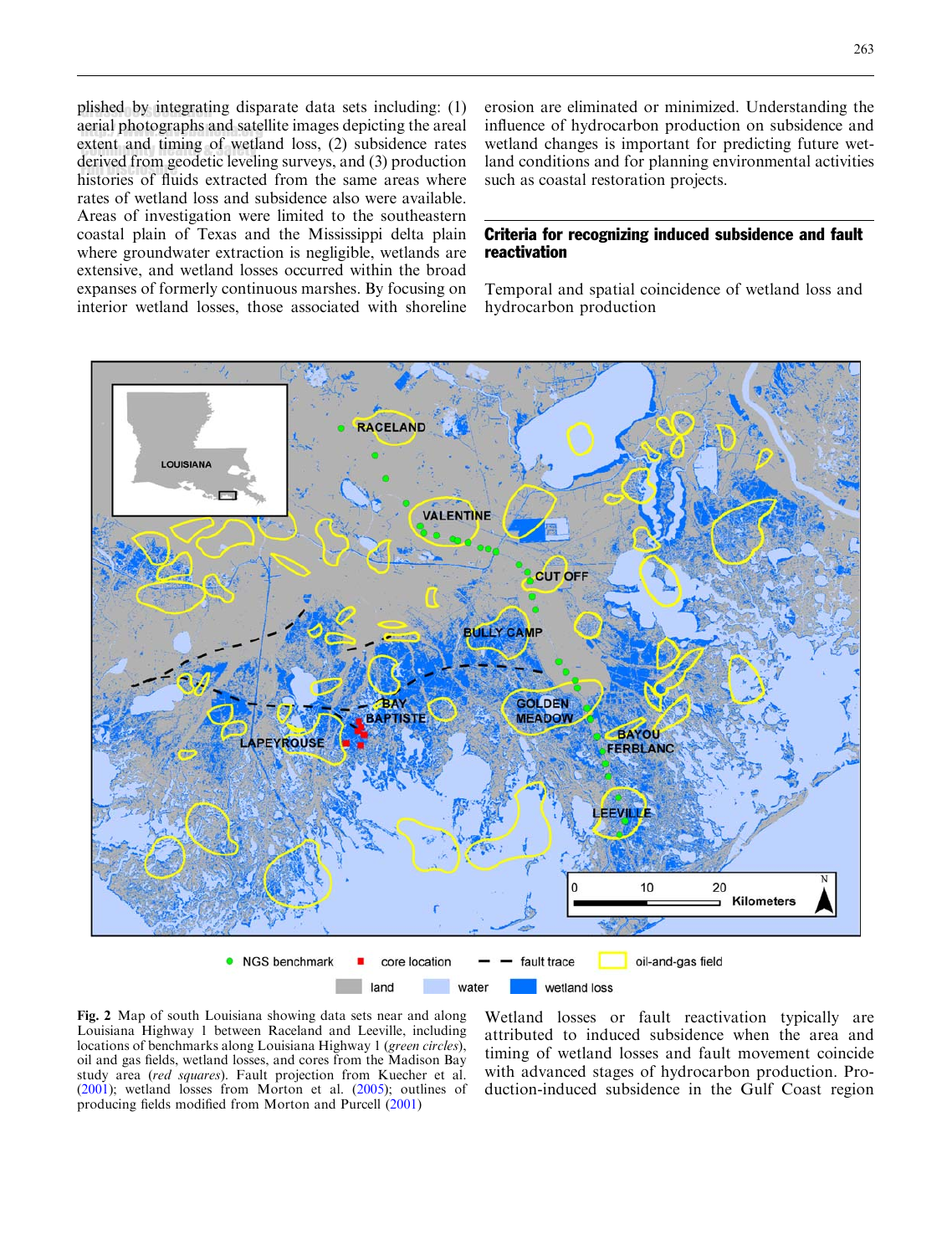<span id="page-3-0"></span>was first reported in the mid 1920s at the Goose Creek field near Houston, Texas (Pratt and Johnson [1926\)](#page-12-0). Subsidence at Goose Creek of about  $1 \text{ m}$  was enough to convert an upland to open water. Subsequent studies linking subsidence and hydrocarbon production in the coastal plain of southeast Texas were also limited to individual fields (Ewing [1985](#page-12-0); Sharp and Hill [1995](#page-13-0)) or focused on only a few fields (White and Morton [1997](#page-13-0); Morton et al. [2001](#page-12-0)).

Field-based investigations of wetland losses in the Mississippi delta focused initially on direct surficial effects of resource extraction such as excavation of drilling sites and associated access channels (Scaife

et al. [1983](#page-13-0)) and indirect effects such as alterations of marsh hydrodynamics (frequency and duration of inundation), alterations in water circulation patterns, and changes in water quality (Boesch et al. [1994](#page-12-0); Williams et al. [1994](#page-13-0)). Other studies explained wetland losses in terms of biogeochemistry and plant physiology that included saltwater intrusion, water logging, and sulfide concentration in the roots (DeLaune and Pezeshki [1994](#page-12-0); Mendelssohn and McKee [1988](#page-12-0)). These investigations, which actually identified symptoms of subsidence and permanent inundation, did not consider subsurface geological processes that would cause subsidence. Only recently have there been



core location

1956-2004 land loss

Fig. 3 Locations of sediment cores and stratigraphic cross-sections from the Madison Bay area superimposed on pre- and postsubsidence aerial photographs taken in (a) 1969, (b) 1974, and (c) 2004. (d) 1956–2004 wetland loss at Madison Bay and the surrounding area superimposed on the 2004 image. The photos show that wetlands above the field were healthy and continuous in 1969, but deteriorated and had converted mostly to open water by 1974. The rapid changes likely were caused by induced subsidence and fault reactivation resulting from hydrocarbon production. Modified from Morton et al. [\(2005\)](#page-12-0)

analyses of subsurface data (volumes and rates of fluid production, reservoir structure, magnitudes and rates of pressure reduction) that would provide a direct basis for testing the hypothesis that hydrocarbon production has contributed significantly to regional subsidence and interior wetland loss in the Gulf Coast region (Morton et al. [2001,](#page-12-0) [2005;](#page-12-0) A. W. K. Chan, unpublished).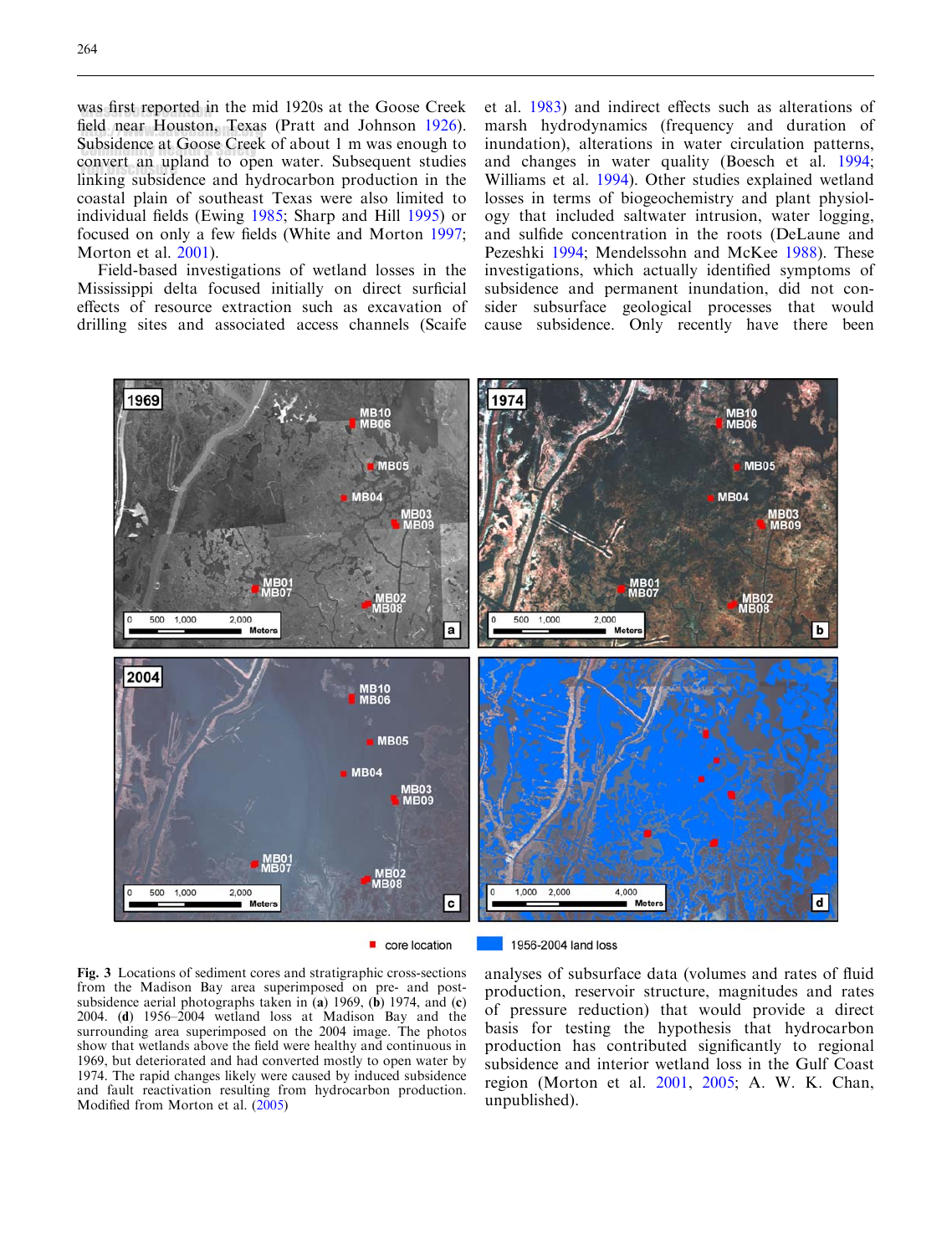<span id="page-4-0"></span>**Patterns of subsidence**, which led to wetland replacement by open water similar to those in Texas, also were documented in south Louisiana as part of a series of sub-regional studies of subsidence and wetland loss in the Mississippi delta plain. Those studies analyzed wetland loss and fluid production histories for more than 50 oil and gas fields (Morton et al. [2002](#page-12-0), [2005\)](#page-12-0) with unpublished analyses of more than 200 fields as corroborating evidence. The opening of Madison Bay, Louisiana, near the Lapeyrouse Field, provides an example of the relative timing and typical surficial changes that occurred throughout the delta plain where wetland loss was most rapid and most extensive between 1969 and 1974 (Figs. [2,](#page-2-0) [3](#page-3-0)). As shown in Fig. 4, there was

Fig. 4 Cumulative hydrocarbon production in the Lapeyrouse and Bay Baptiste Fields, Louisiana from 1944 to 2002. Compare production history with changes in wetlands observed in air photos at nearby Madison Bay (Fig. 3). Production data from the Louisiana Department of Natural Resources and the PI/ Dwights PLUS database (IHS Energy [2003\)](#page-12-0). Wetlands began rapidly disappearing after the field began rapidly producing large volumes of hydrocarbons in the 1960s. Wetland loss generally slowed when hydrocarbon production rates declined. Wetland loss also was rapid in the late 1980s and early 1990s following a peak period of formation water production. Modified from Morton et al. [\(2005](#page-12-0))

Fig. 5 Composite histories of fluid production from oil-andgas fields and wetland loss in south Louisiana. Production data from the Louisiana Department of Natural Resources and the PI/Dwights PLUS database (IHS Energy [2003](#page-12-0)). Wetland loss values were determined by Britsch and Dunbar [\(1993](#page-12-0)) and John Barras (unpublished data). These historical data, integrated across the delta plain, show close temporal and spatial correlations between rates of wetland loss and rates of fluid production. From Morton et al. [\(2005](#page-12-0))

**Annual fluid production, Madison Bay field area, Louisiana** Bay Baptiste and Lapeyrouse fields



**Annual fluid production vs rate of wetland loss, Louisiana delta plain**

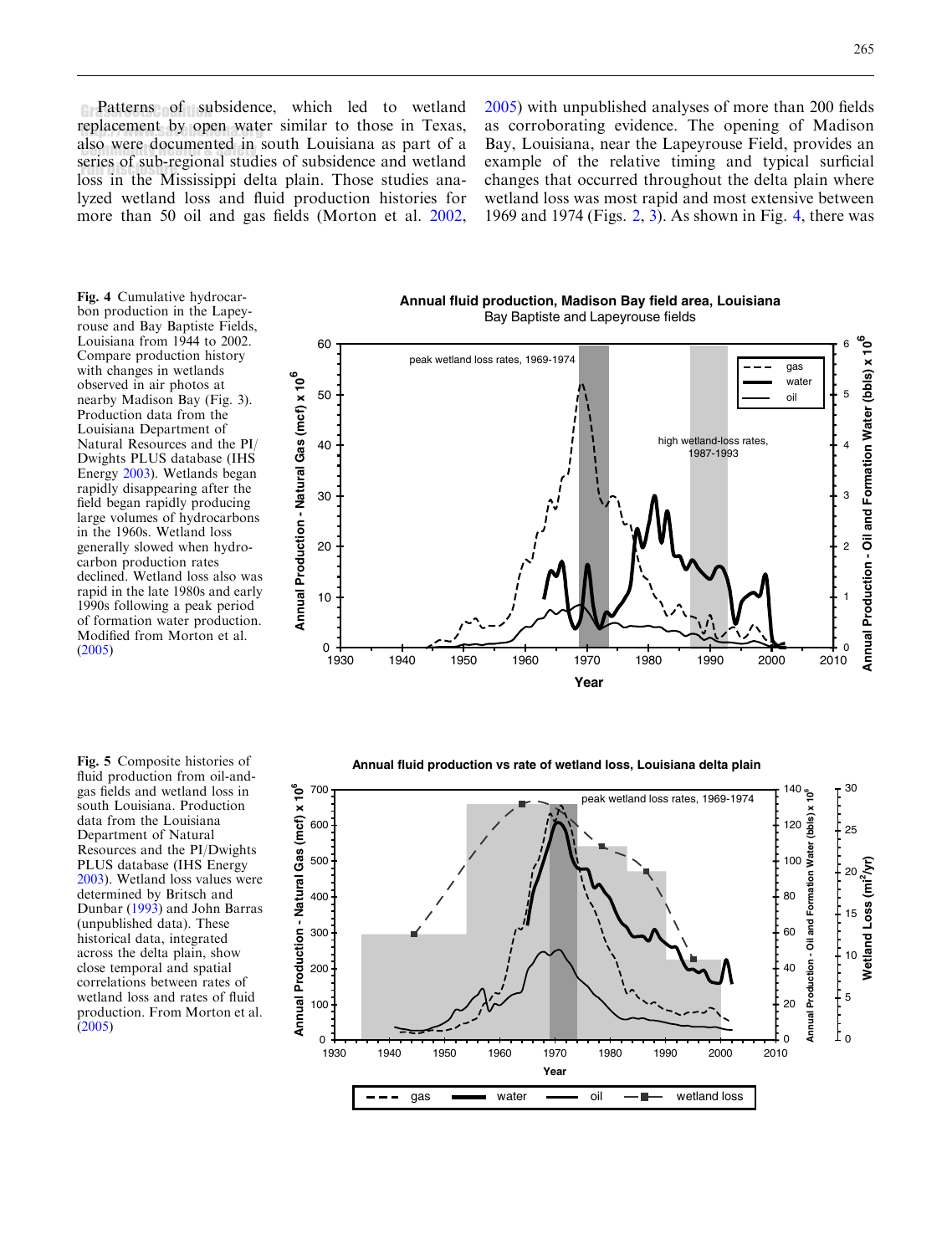<span id="page-5-0"></span>a hiatus of about 25 years between the onset of production and the first visible evidence of surface disturbance and wetland loss.

ance and wettand loss.<br>Temporal and spatial correlations between wetland Full potal and spatial correlations between weithing loss and hydrocarbon production also can be tested at a sub-regional scale by comparing the combined annual rates of fluid extraction for fields in the Mississippi delta plain with average annual rates of wetland loss for the same area (Fig. [5](#page-4-0)). Rates of wetland loss in the 1990s and early 2000s were slower than when the wetlands collapsed between the 1960s and 1980s. The deceleration in rates of wetland loss, which corresponds with the rapid decline in hydrocarbon production, could signal a reduction in the underlying rates of subsidence.

Shallow stratigraphic offsets

Correlation of shallow stratigraphic markers in adjacent sediment cores provides a basis for determining the relative magnitudes of subsidence and subsequent erosion of the wetland surface (Fig. 6). The former marsh sediments preserved beneath open water have subsided more than the adjacent subaerial marsh sediments, but the entire area including the subaerial marsh has subsided some unknown amount. Thus, subsidence estimates away from benchmark control are minimums because there are no measurements of the total amount of historical subsidence compared to some standard vertical datum. In Fig. 6, the correlated beds have been displaced down-



Fig. 6 Stratigraphic correlations for marsh and open water core pairs MB07-MB01 (a), MB08-MB02 (b), MB09-MB03 (c), and MB10-MB06 (d) illustrate the magnitude of subsidence and wetland erosion (in cm) at the Madison Bay wetland-loss hotspot. The upper stratigraphic unit represents the peat and organic mud facies, whereas the lower unit includes the clastic sand and mud facies. Locations shown in Fig. 3. Modified from Morton et al. [\(2003](#page-12-0))

ward between 50 and 65 cm compared to the adjacent marsh surface. Preservation of most of the delta plain marsh beneath about a meter of water and the timing of the greatest wetland loss (1969–1974) demonstrate that subsidence was rapid. The imagery analysis and core pairs taken near the land/water interface show that ero-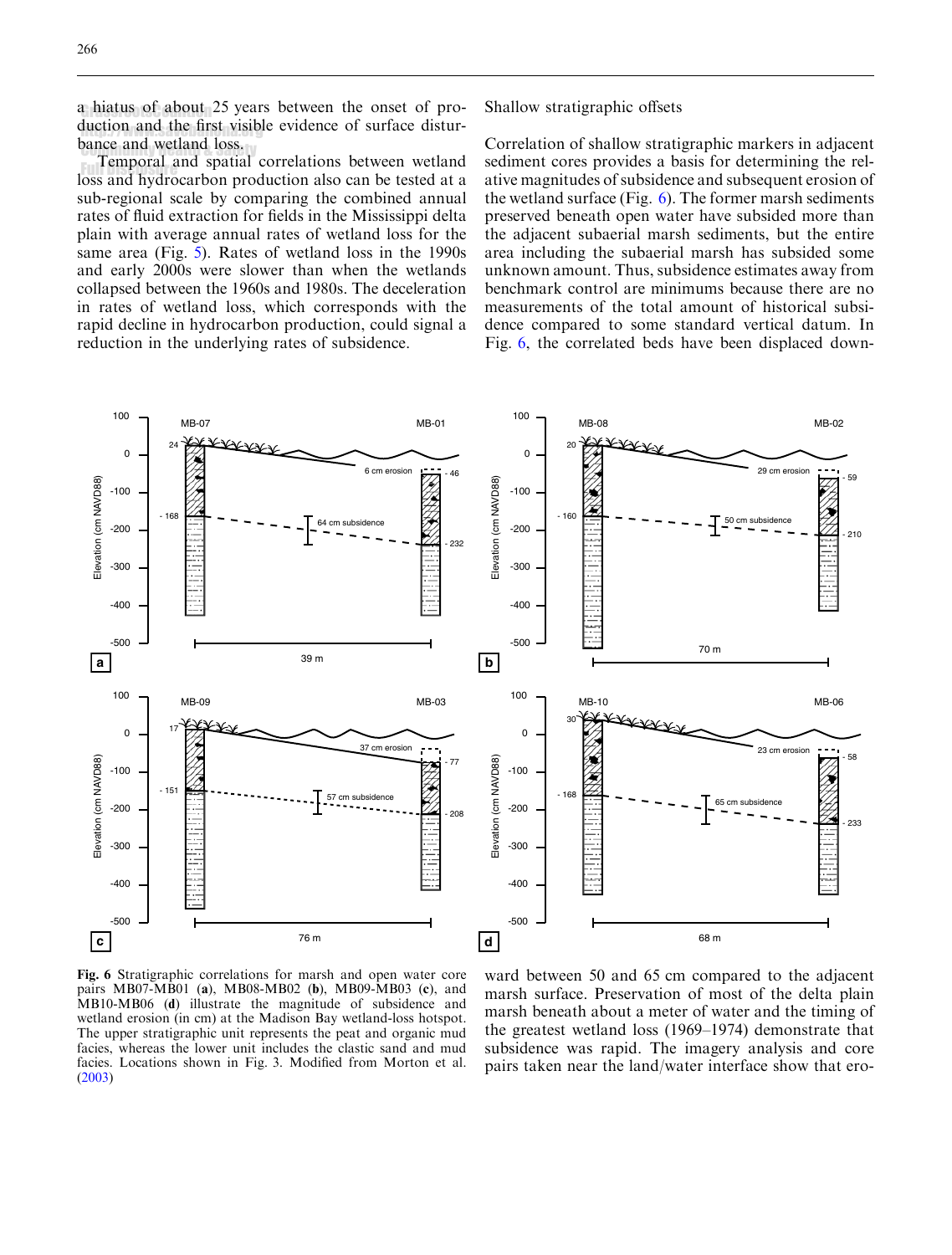sion is only a minor process converting interior wetlands to open water, and subsidence is largely responsible for the conversion. At most of the open water sites that formerly were continuous emergent marsh, surveyed water depths were greater than the thickness of the delta plain marsh. This physical relationship is clear evidence that wetland loss resulted from subsidence because it is impossible to erode to those depths and still preserve some of the marsh deposits. Erosion of the former marsh sediments at most Madison Bay core sites ranges from 6 to 37 cm and averages about 20 cm (Fig. [6\)](#page-5-0). Overall, the stratigraphic correlations indicate that subsidence is responsible for about two thirds of the differences between marsh elevations and water depths, whereas erosion is responsible for the other third. Therefore, subsidence has been twice as important as erosion in altering the landscape at Madison Bay. In other parts of the Mississippi delta plain where interior wetland loss was greatest, magnitudes of subsidence, timing of wetland loss, and correlation of those processes with hydrocarbon production were similar to those conditions recorded at Madison Bay (Morton et al. [2005](#page-12-0)).

Substantial declines in reservoir pressures

When oil, gas, and associated formation water are extracted from the subsurface, the natural pressures and pressure gradients in the formation are reduced (Poland and Davis [1972](#page-12-0); Mes [1990](#page-12-0); Chilingarian et al. [1995](#page-12-0)). If large volumes of fluids are produced faster than the rate of recharge, then the decreases in formation pressure at depth (Fig. 7) increase vertical effective stresses around the reservoir (Fig. [1](#page-1-0)). The increased overburden stresses cause reservoir compaction, which can be transmitted through the overburden to the surface as subsidence (Geertsma [1973](#page-12-0)).

Kreitler et al. ([1990\)](#page-12-0) reported large-magnitude, widespread depressurization beneath the Texas coastal plain in the 1.2–2.4 km depth range as a result of production of hydrocarbons and associated brines. Pressure gradients calculated by Kreitler et al. [\(1990\)](#page-12-0) from bottom-hole pressure measurements in thousands of wells were substantially below expected normal hydrostatic pressure gradients within the depths of fluid production. The wide distribution of sub-hydrostatic pressures



**DUVAL SAND**

8000



Fig. 7 Pressure histories of selected wells producing from the (a) Bourg, (b) Exposito, (c) Duval, and (d) Pelican reservoirs in the Lapeyrouse Field, Terrebonne Parish, Louisiana. Pressure data from the PI/Dwights PLUS database (IHS Energy [2003\)](#page-12-0). Rapid declines in subsurface pressures like those graphed can lead to increased overburden stress, compaction of the strata, reactivation of faults, and land-surface subsidence. Modified from Morton et al. [\(2002](#page-12-0))

indicated that depressurization was regional and not just around the large fields.

Similar examples of regional depressurization were obtained for fields in south Louisiana by analyzing pressure histories for more than 200 wells from several fields distributed throughout the Mississippi delta plain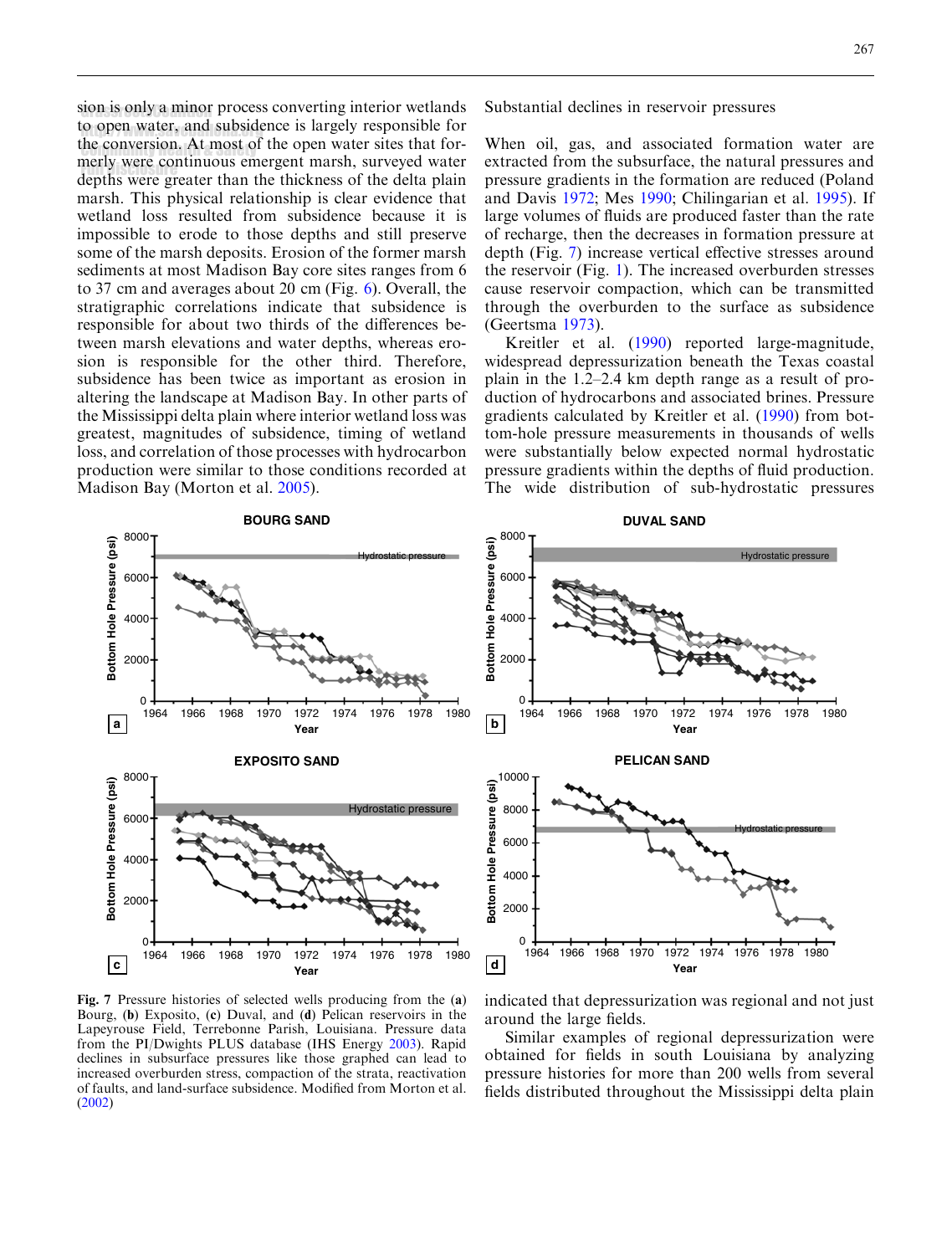<span id="page-7-0"></span>(Morton et al.  $2002$  and unpublished data). Although fluid production is concentrated within and near the field areas, the impact of pressure decline extends beyond the individual fields. Where multiple fields are producing marvidual fields. Where mumple helds are producing<br>from the same strata, regional depressurization can cause subsidence and wetland losses in areas between the fields. Consequently, induced subsidence is not spatially constrained to the land surface directly above producing fields (Figs. [2,](#page-2-0) 8).

Coincident displacement of surface and deep subsurface faults

Throughout the Gulf Coast region there are many deep faults that serve as structural traps for hydrocarbons. Only a few faults of the primary fault systems extend upward to shallow depths, where they may intersect the surface (Fig. [1](#page-1-0) and Kuecher et al. [2001](#page-12-0); Gagliano et al. [2003](#page-12-0)). If the pressure drop in the producing formation is sufficiently large, then the subsurface state of stress is altered and faults that are near the threshold of failure may be reactivated and begin to move (A. W. K. Chan, unpublished).

Ewing [\(1985](#page-12-0)), White and Tremblay [\(1995](#page-13-0)), and Morton et al. ([2001\)](#page-12-0) showed how near-surface faults were reactivated around a few producing fields in Texas following a rapid acceleration in rates of hydrocarbon production. Comparison of aerial photographs to structure contour maps of the deep producing reservoirs show that the surface fault traces have the same orientation and sense of displacement as much deeper faults that are part of the structural trap for hydrocarbons (Fig. 8). However, the surface fault traces did not become apparent until production had lasted several

decades and the rate of production accelerated (White and Morton [1997](#page-13-0); Morton et al. [2001\)](#page-12-0). Similar results are obtained for the Mississippi delta plain when histories of fault expression (Kuecher et al. [2001](#page-12-0); Gagliano et al. [2003\)](#page-12-0) are compared to the production histories for nearby oil and gas fields. When the fault is active, the land area on the downthrown side of the fault subsides near the fault plane (Fig. [9](#page-8-0)). Depending on the depth and angle of the fault, the induced subsidence and associated wetland loss may occur several kilometers away from the producing wells (Fig. 8) rather than directly above the producing reservoirs.

#### Accelerated subsidence rates

Subsidence rates for the Gulf Coast region estimated for Pleistocene and Holocene sediments provide a basis for comparing subsidence rates between geological and historical time scales. This comparison can be used to determine if historical subsidence rates are comparable to or greater than those expected from natural processes operating in the sedimentary basin. Paine [\(1993](#page-12-0)) used radiocarbon ages and elevations of Pleistocene strata and global sea-level data to estimate average geological  $(10<sup>5</sup>$  years) subsidence rates of 0.02–0.05 mm/year for the central Texas coastal plain. Similarly, Penland et al. ([1988](#page-12-0)), Roberts et al. ([1994\)](#page-13-0), and M. A. Kulp (unpublished) all used radiocarbon ages and depths of peat deposits to estimate subsidence rates in the Mississippi delta for the past few thousand years. Analyses of Penland et al. [\(1988](#page-12-0)) yielded subsidence rates that ranged from 1 to 5 mm/year and averaged 2 mm/year; those of Roberts et al. [\(1994\)](#page-13-0) yielded rates that ranged from 3 to 5 mm/year and averaged 4 mm/year. The most extensive database of

Fig. 8 (a) Subsurface structure at Caplen Field, Texas including fault traces at the depth of hydrocarbon production. Comparing projected fault traces at the surface with an aerial photograph (b) of the same area shows that recent subsidence along the faults was responsible for wetland loss. Contours in meters below sea level

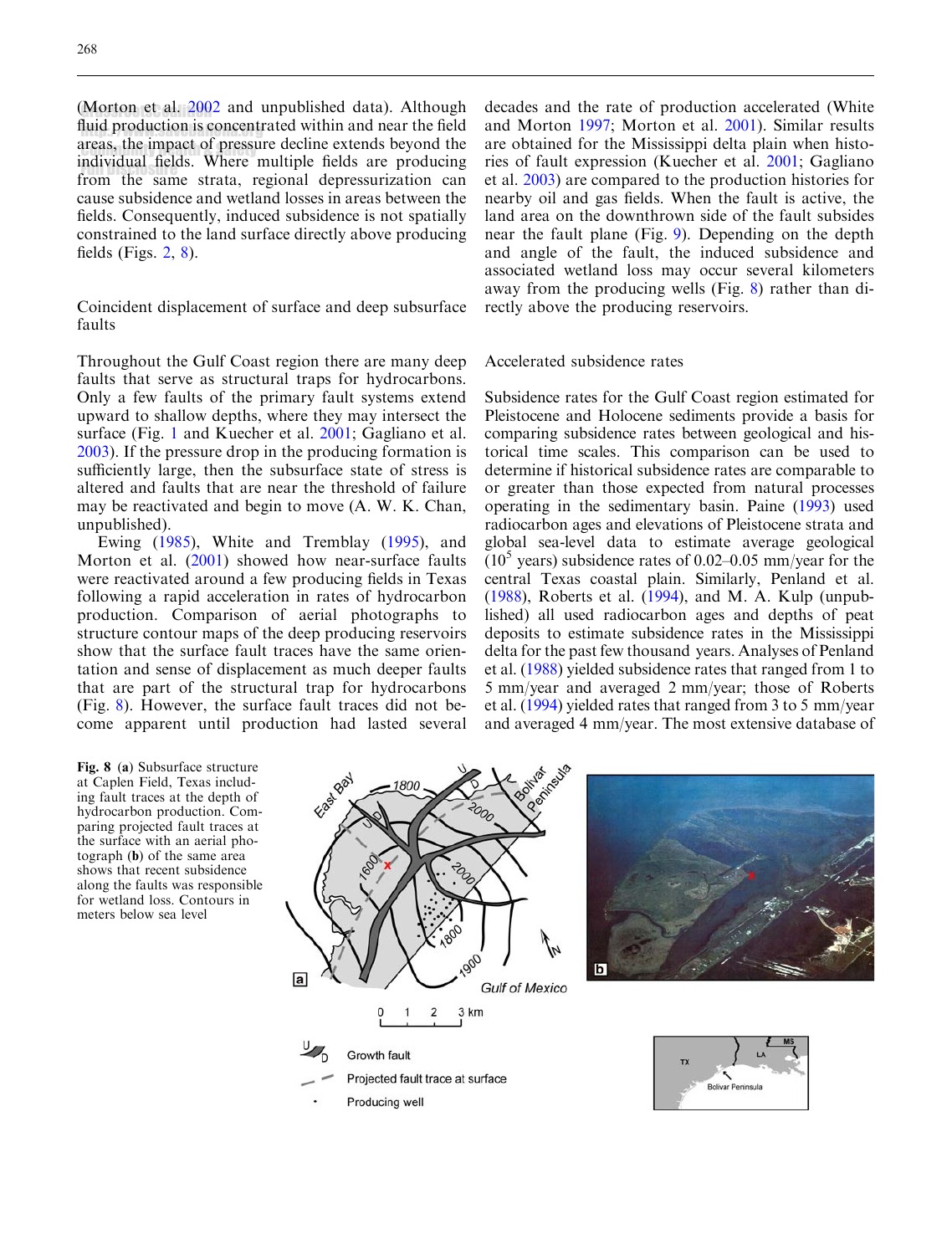<span id="page-8-0"></span>Fig. 9 (a) Location of benchrig. 9 (a) Location of bench-<br>marks and (b) releveling profile marke and (e) referring promoted crosses a reactivated deep subsurface fault near Caplen,<br>Treasc Campare with Eir Texas. Compare with Fig. [8.](#page-7-0) Releveling profile from White and Morton [\(1997](#page-13-0))



radiocarbon dates for the Mississippi delta (M. A. Kulp, unpublished) yielded subsidence rates that ranged from 0.1 to 8 mm/year and averaged about 1 mm/year.

As expected, regional geological subsidence rates are higher in the Louisiana coastal plain because Holocene sediments are relatively thick compared to the Texas coastal plain where Holocene sediments are thin. From a theoretical viewpoint, subsidence rates of geologically young deposits should be high initially as pore water is expelled from the sediments and the sediments compact. Following the initial rapid compaction, subsidence rates should decline exponentially. This principle was illustrated for Holocene Mississippi delta sediments by M. A. Kulp (unpublished) who plotted calculated subsidence rates for the past 6 ky. The plot showed that the trend of subsidence rates decayed exponentially with time to about 2 mm/year after about 2 ky.

Historical subsidence rates are calculated from elevation changes at benchmarks, which are periodically resurveyed by the National Geodetic Survey. Some releveling surveys in the Gulf Coast region are located

along roads that cross the structural grain of the Texas coastal plain (Holzer and Bluntzer [1984;](#page-12-0) Paine [1993\)](#page-12-0) and the Mississippi delta plain (Shinkle and Dokka [2004\)](#page-13-0), and they also pass through or near producing fields (Figs. [2,](#page-2-0) 9, [10\)](#page-9-0). Comparing data from first-order leveling surveys provides a basis for determining magnitudes and rates of subsidence for the intervening period. Analysis of leveling data from surveys in 1965, 1982, and 1993 along Louisiana Highway 1 between Raceland and Leeville (Fig.  $10$ ) shows that (1) subsidence rates were substantially higher near producing fields and faults than between the fields, and (2) subsidence rates accelerated between the first and second periods of measurement. In this sub-region subsidence rates between 1965 and 1982 ranged from 1.6 to 12.0 mm/year and averaged about 7.6 mm/year, whereas between 1982 and 1993 they ranged from 8.2 to 18.9 mm/year and averaged about 12.1 mm/year.

Another way of detecting induced subsidence around producing fields is by comparing observed recent rates of subsidence with rates established for natural subsidence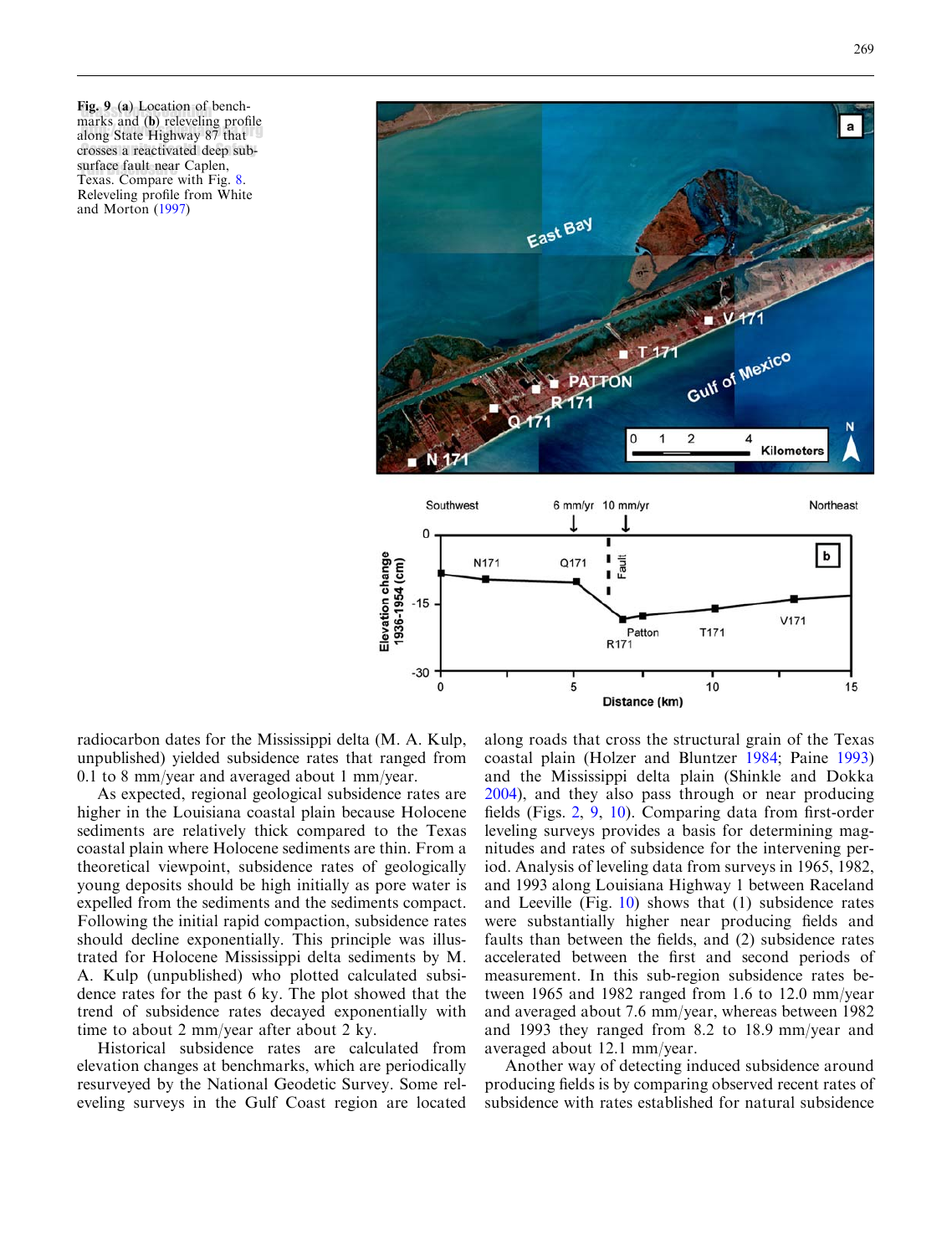<span id="page-9-0"></span>**Fig. 10** Plots of historical sub-<br>sidence rates along Bayou La sidence rates along Bayou Lafourche calculated by the National Geodetic Survey from releveling of benchmarks (Shinkle and Dokka [2004\)](#page-13-0). Benchmark locations shown in Fig. [2.](#page-2-0) The plots show a close spatial correlation between highest subsidence rates, hydrocarbon-producing fields (delineated in gray), and the projected intersection of the Golden Meadow fault zone. They also show that subsidence rates accelerated between 1965– 1982 and 1982–1993. Modified from Morton et al. [\(2005](#page-12-0))



in the same region. For example, Morton et al. [\(2001\)](#page-12-0) estimated a minimum short-term subsidence rate for the Port Neches field in Texas during the period of maximum production. The estimated subsidence rate of 30 mm/ year is three orders of magnitude higher than the geological subsidence rates for the coastal plain estimated by Paine ([1993](#page-12-0)). Accelerated rates of subsidence in south Louisiana can also be demonstrated by comparing geological and historical rates. The average historical subsidence rate in the Mississippi delta of 12 mm/year (Shinkle and Dokka [2004\)](#page-13-0) is roughly an order of magnitude higher than average geological rates of subsidence reported by Penland et al. ([1988\)](#page-12-0) and M. A. Kulp (unpublished).

Higher than expected historical subsidence rates in coastal Louisiana and Texas are occurring over older (Tertiary and Quaternary) deposits that should have already compacted. In fact, the geotechnical properties of Pleistocene and older deposits beneath the coastal plains and continental shelf of Texas and Louisiana show that they are overcompacted for their burial depths because of repeated subaerial exposure during lowstands in sea level (Fisk and McClelland [1959](#page-12-0); Bernard et al. [1962\)](#page-12-0). Because historical subsidence rates are substantially higher than geological subsidence rates in coastal Texas and Louisiana, and because historical subsidence rates in the Mississippi delta plain accelerated (Fig. [9\)](#page-8-0), there must be another geophysical explanation for these trends that are inconsistent with those predicted by compaction theory alone.

#### Subsidence prediction

Numerical models used to predict subsidence caused by subsurface fluid withdrawal commonly are inaccurate

(Van Hasselt [1992;](#page-13-0) Rhett [1998\)](#page-12-0) and they tend to underestimate observed induced subsidence (Nagel [2001](#page-12-0); A. W. K. Chan, unpublished). This is because the subsurface processes are still poorly understood and the fluid-production models typically focus only on depletion and pressure reduction in the primary reservoirs of a single field. Therefore, numerical models are not considered applicable for estimating future reductions in land elevation in the Gulf Coast region. In the absence of a reliable numerical model, qualitative and semiquantitative predictions can be made on the basis of subsidence measurements at benchmarks without regard for the underlying mechanisms. Subsidence magnitudes and trends derived from tide-gauge measurements are less reliable than elevation surveys because water-level records contain decadal trends (Hicks [1968;](#page-12-0) Douglas et al. [2001\)](#page-12-0) that reflect external forces not related to land-elevation changes.

Predicting subsidence rates for the Gulf Coast region currently is limited to inferences based on historical data, because rates since 1993 are not available and NOAA GPS Continuously Operating Recording Stations (CORS) throughout the region have not been gathering data long enough to determine extant local rates. Two approaches to subsidence prediction are possible using the historical (pre-1993) data. One is a quantitative temporal analysis of subsidence rates to determine the average rates and trend for a sub-region that are then projected into the future (Shinkle and Dokka [2004\)](#page-13-0) without consideration of the underlying processes. Another method of qualitatively predicting future subsidence trends is by analogy using a case study of induced subsidence where the geological conditions and driving forces are similar to those in the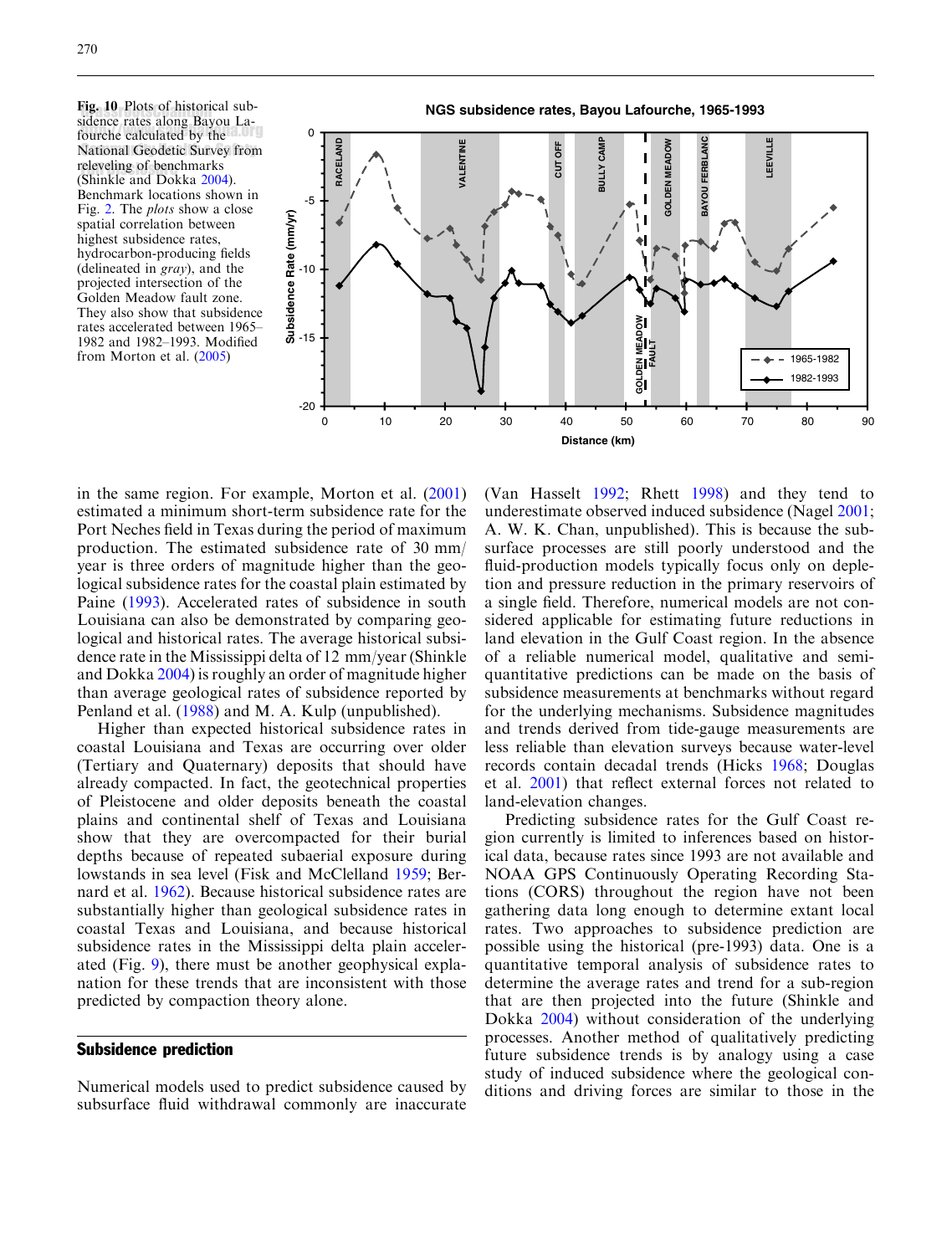area of interest. A well-known example in the Gulf Coast region is the Houston–Galveston area in Texas where subsidence and fault reactivation were induced by industrial and municipal groundwater withdrawal by industrial and indifferent groundwater withdrawald (Galloway et al. [1999](#page-12-0)). Induced subsidence was so severe around Houston that in 1975 the Texas legislature established a subsidence district and regulatory policies to discourage groundwater pumping and to encourage conversion to surface-water supplies. Extensometer measurements around Houston (Kasmarek et al. [1997\)](#page-12-0), obtained as part of the subsidence-management program, show that where rates of groundwater withdrawal were greatly reduced, subsidence either slowed dramatically or stopped (Fig. 11, Pasadena to Texas City), but where high rates of groundwater withdrawal continued, subsidence also continued at high rates (Fig. 11, Addicks). This example of induced subsidence is applicable to the subsidence issues in south Louisiana because the Gulf Coast Basin framework geology and subsurface processes are similar, and long-term, large-volume fluid production histories are well established in both sub-regions.

The Houston–Galveston subsidence data demonstrate that when the human activities inducing subsidence slow or stop, then subsidence rates decelerate or return to the very slow background rates (few mm/ year) that are caused by natural geological processes within the sedimentary basin. Given the geological similarities between coastal Louisiana and coastal Texas, significant reductions in subsidence rates are expected in the Mississippi delta because the rates of subsurface-fluid withdrawal that are largely responsible for the rapid induced subsidence have markedly

declined (Fig. [5\)](#page-4-0). This prediction is based on the assumption that hydrocarbon production will continue to decline rather than increase, as might occur if large, deep-gas fields are discovered.

#### **Discussion**

Whether the high rates of historical subsidence and associated interior wetland loss in the Gulf Coast region are natural or induced by fluid production is still controversial. Gagliano et al. ([2003](#page-12-0)) concluded that historical subsidence and wetland losses in south Louisiana were caused naturally by sediment loading, salt evacuation, and gravity gliding. All of these processes are known to be responsible for the overall tectonic regime of the Gulf Coast Basin, but Gagliano et al. [\(2003\)](#page-12-0) presented no evidence to substantiate their claim that the recent timing (post-1960s) and accelerated rates of subsidence in the Mississippi delta were attributable to natural salt migration and fault reactivation. They also did not consider that (1) major decreases in formation pore pressure, such as those reported by Morton et al. ([2002](#page-12-0)) around hydrocarbon producing fields in south Louisiana, have the same effect as sediment loading (increased vertical effective stress), or that (2) changes in subsurface stress induced by fluid withdrawal are capable of accelerating movement of potentially active faults (A. W. K. Chan, unpublished). Gagliano et al. [\(2003\)](#page-12-0) also argued that the 1964 Alaskan earthquake was largely responsible for the timing of fault reactivation in south Louisiana, again without presenting any scientific evidence of transitory changes in subsurface stress that

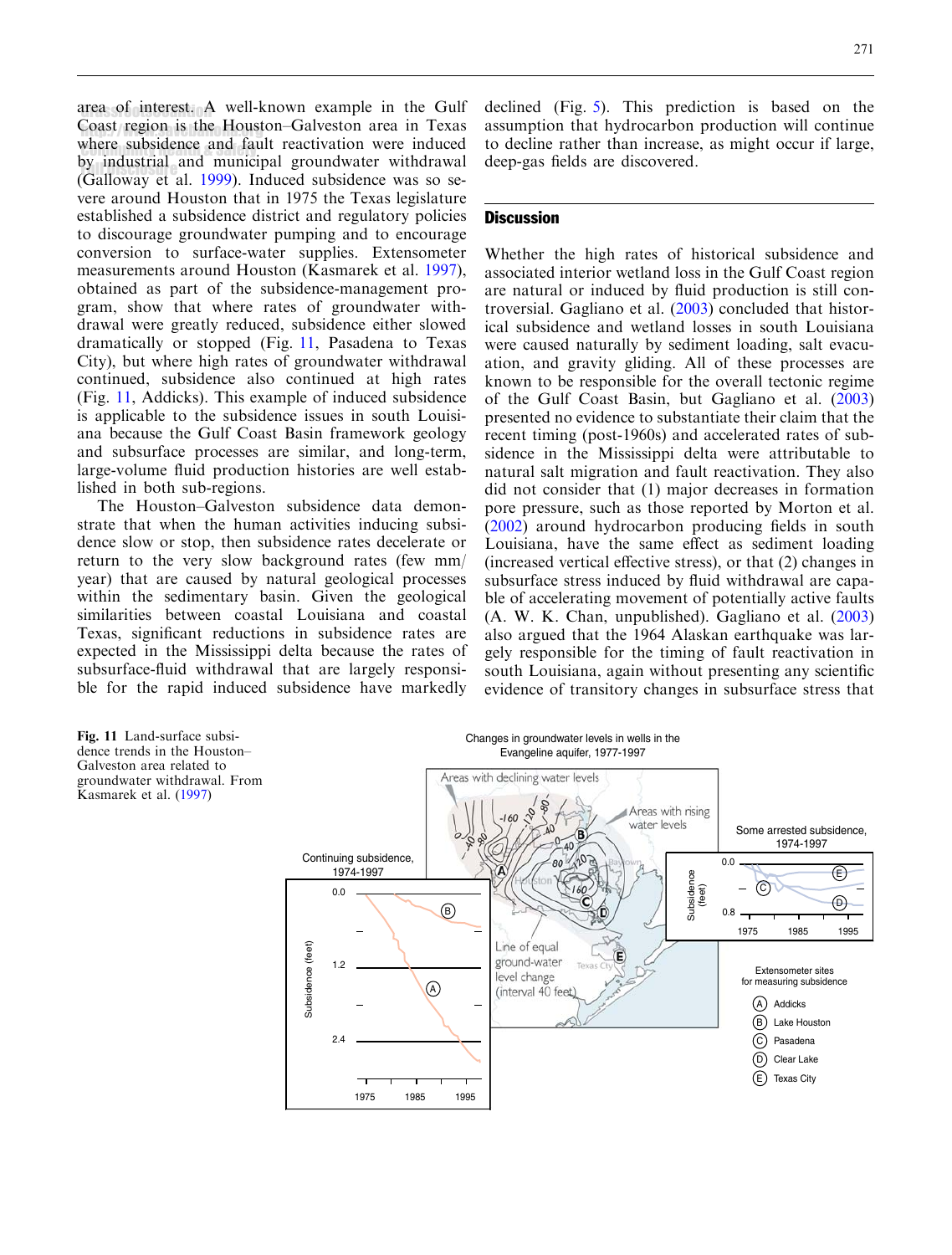would support their speculation. The 1964 Alaskan earthquake was not felt in Louisiana, although seiches were generated in water bodies by the passing surface wave (Stevenson and McCulloh [2001](#page-13-0)). Perhaps more may tell that the massive interior wetland losses in the delta plain were mostly initiated more than 5 years after the 1964 Alaskan earthquake (Fig. [3](#page-3-0) and Morton et al. [2005](#page-12-0)).

Historical subsidence rates are substantially higher than geological subsidence rates in the Gulf Coast region (Paine [1993;](#page-12-0) Morton et al. [2002](#page-12-0), [2005](#page-12-0)). One explanation for this observation is that natural faulting and subsidence were extremely active in the 1970s and 1980s at the same time when surficial processes were being monitored and the monitoring methods were able to measure the vertical movement. Another explanation is that subsidence and/or fault activation have been accelerated by subsurface resource extraction. More than 150 quadrillion  $ft^3$  of natural gas and nearly 20 trillion barrels of oil have been produced from the coastal fields of Texas and Louisiana since the 1920s (Morton and Purcell [2001](#page-12-0)). At least an additional 20 trillion barrels of formation water have also been produced as a common practice to prolong hydrocarbon recovery in mature fields. Historical records indicate that in most fields, substantially more formation water is produced than oil (Figs. [4,](#page-4-0) [5\)](#page-4-0).

The question of natural or induced causes applied to subsidence also can be applied to the issue of fault reactivation. What natural processes would cause so many faults across the coastal plain of Texas and the Mississippi delta plain to reach the threshold of failure at the same instant in geological time? A reasonable explanation is that fault reactivation was accelerated by the large volumes of produced fluids, the consequent reductions in subsurface pressure gradients, and attendant changes in stress fields around the faults. Detailed radiocarbon dating of shallow subsurface peats in the Mississippi delta plain (Morton et al. [2005\)](#page-12-0) does not show prior evidence for abrupt, regional submergence and burial of the wetlands like what is occurring today. Instead, the chronology of peat formation and submergence was related to delta-lobe switching (Penland et al. [1988](#page-12-0); Morton et al. [2005\)](#page-12-0).

#### **Conclusions**

Production-induced subsidence, fault movement, and wetland loss are indicated if the following situations cooccur: (1) large wetland areas become open water at the same time and in the same places as hydrocarbons are produced, (2) wetland sediments near producing fields subside rapidly beginning a few years to a decade after production rates accelerate, (3) the cumulative volumes

of fluids produced cause large, rapid declines in subsurface pressures, (4) surface faults reactivated after initial production have the same orientation and direction of displacement as subsurface faults near the producing reservoirs, and (5) subsidence rates measured near the fields during production are substantially higher compared to those in surrounding areas or compared to geological rates of subsidence. Each condition by itself does not directly link wetland loss, subsidence, and hydrocarbon production, but together they are compelling evidence of causality.

If historically high subsidence rates in the Gulf Coast region were largely induced by fluid production, then future rates of subsidence likely will follow a similar pattern. If current production trends continue, then significant reductions in local subsidence rates are expected because the rates of subsurface-fluid withdrawal largely responsible for the rapid induced subsidence have markedly declined. Moreover, fault movement likely has already relieved the stress differential created by subsurface pressure reductions, and the state of stress has returned to near-equilibrium conditions. If this is true, then continued subsidence related to fault reactivation would not be expected because the subsurface perturbations caused by peak fluid production have passed. Alternatively, if deep gas is discovered in the Gulf Coast region and extraction of conventional energy resources continues, or if there is large-scale, long-term production of geopressured–geothermal fluids (Lombard [1985](#page-12-0)), then subsidence and land losses would likely increase unless reservoir-management techniques are implemented to control the induced subsidence.

There is a need for (1) assessing cumulative subsidence since production began in coastal areas, (2) evaluating environmental impacts of secondary hydrocarbon recovery methods, and (3) developing engineering technologies that would minimize future subsidence. These objectives can be achieved by investigating the areal extent and rates of subsidence around producing fields, correlating rates of subsidence and land losses with reservoir parameters (cumulative production, fluid composition, pressure histories), examining the influence of geologic framework and structural style on subsidence, exploring rock deformation theories for explanations of subsidence and recurrent fault movement, and developing predictive environmental impact models that can be applied to other coastal regions where high volume fluid production is anticipated.

Acknowledgements We thank Noreen Buster and Ginger Tiling for assistance in compiling some of the data and Russell Peterson and Betsy Boynton for assistance in preparing the illustrations. We also thank Tip Meckel and Jim Flocks for their critical reviews that improved the content and clarity of the paper.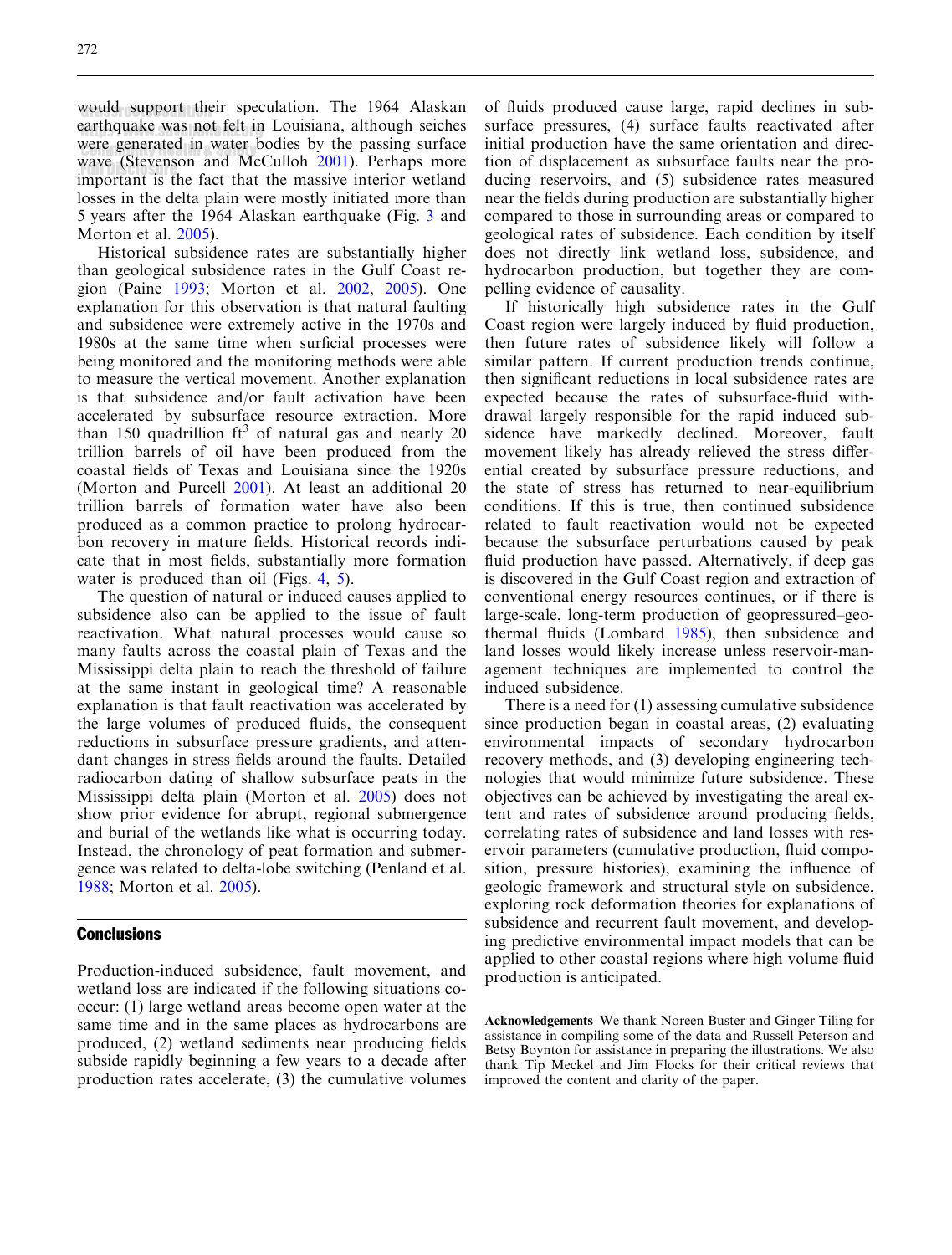# <span id="page-12-0"></span>References Coalition

http://www.saveballona.org

- Bernard HA, LeBlanc RJ, Major CF (1962) Recent and Pleistocene geology of southeast Texas. In: Geology of the Gulf Coast and central Texas and guidebook of excursions. Houston Geol Soc, pp 175–224
- Boesch DF, Josselyn MN, Mehta AJ, Morris JT, Nuttle WK, Simenstad CA, Swift DJP (1994) Scientific assessment of coastal wetland loss restoration and management in Louisiana. J Coast Res Spec Issue 20
- Britsch LD, Dunbar JB (1993) Land-loss rates Louisiana coastal plain. J Coast Res 9:324–338
- Chilingar GV, Endres B (2005) Environmental hazards posed by the Los Angeles Basin urban oilfields: an historical perspective of lessons learned. Environ Geol 47:302–317
- Chilingarian GV, Donaldson EC, Yen TF (1995) Subsidence due to fluid withdrawal. Developments in Petroleum Science 41, Amsterdam Elsevier Science
- DeLaune RD, Pezeshki SR (1994) The influence of subsidence and saltwater intrusion on coastal marsh stability: Louisiana Gulf coast, USA. J Coast Res Spec Issue 12, pp 77–89
- Dokka RK (2005) The effects of active normal faulting on the modern-day subsidence of southern Louisiana. Abstracts with Programs Geological Society of America 37, p 12
- Douglas BC, Kearney MS, Leatherman SP (2001) Sea level rise; history and consequences. International Geophysics Series 75
- Ewing TE (1985) Subsidence and surface faulting in the Houston–Galveston area, Texas related to deep fluid withdrawal. In: Dorfman MH, Morton RA (eds) Geopressured geothermal energy, Proceedings of the Sixth U.S. Gulf Coast Geopressured Geothermal Energy Conference. Pergamon Press, New York, pp 289–298
- Finkl CW, Khalil SM (2005) Saving America's wetlands: strategies for restoration of Louisiana's coastal wetlands and barrier islands. J Coast Res Spec Issue 44
- Fisk HN, McClelland B (1959) Geology of continental shelf off Louisiana: its influence on offshore foundation design. Bull Geol Soc Am 70:1369–1394
- Gagliano SM, Kemp EB, Wicker K, Wiltenmuth K, Sabate RW (2003) Neotectonic framework of southeast Louisiana and applications to coastal restoration. Trans Gulf Coast Assoc Geol Soc 53:262–272
- Galloway D, Jones D, Ingerbritsen SE (1999) Land subsidence in the United States. U.S. Geological Survey Circular 1182
- Geertsma J (1973) Land subsidence above compacting oil and gas reservoirs. J Petrol Tech 25:734–744
- Gustavson TC, Kreitler CW (1976) Geothermal resources of the Texas Gulf Coast-environmental concerns arising from the production and disposal of geothermal water. University of Texas at Austin, Bureau of Economic Geology Geological Circular 76–7
- Hicks SD (1968) Long-period variations in secular sea level trends. Shore Beach 36:32–36
- Holzer TL, Bluntzer RL (1984) Land subsidence near oil and gas fields, Houston, Texas. Ground Water 22:450–459
- IHS Energy Group (2003) PI/Dwights Plus U.S. Production Data on CD. Available from IHS Energy Group, 15 Iverness Way East, D205, Englewood, CO 80112
- Kasmarek M, Coplin LS, Santos HX (1997) Water-level altitudes 1997, water-level changes 1977–1997, and 1996–1997, and compaction 1973–1996 in the Chicot and Evangeline aquifers, Houston– Galveston region, Texas. U.S. Geological Survey Open-file Report 97–181
- Kreitler CW, Akhter MS, Donnelly ACA (1990) Hydrogeologic hydrochemical characterization of Texas Frio Formation used for deep-well injection of chemical wastes. Environ Geol Water Sci 16:107–120
- Kuecher GJ, Roberts HH, Thompson MD, Matthews I (2001) Evidence for active growth faulting in the Terrebonne delta plain, south Louisiana: implications for wetland loss and the vertical migration of petroleum. Environ Geosci 8:77–94
- Lombard DB (1985) Geopressured geothermal brines—a resource for the future. In: Dorfman MH, Morton RA (eds) Geopressured geothermal energy, Proceedings of the Sixth U.S. Gulf Coast Geopressured Geothermal Energy Conference. Pergamon Press, New York, pp 3–7
- Martin JC, Serdengecti S (1984) Subsidence over oil and gas fields. In: Holzer TL (ed) Reviews in Engineering Geology VI, pp 23–34
- Mendelssohn IS, McKee KL (1988) Spartina alterniflora die-back in Louisiana: time-course investigation of soil waterlogging effects. J Ecol 76:509–521
- Mes MJ (1990) Ekofisk reservoir pressure drops and seabed subsidence. In: Proceedings of 22nd Offshore Tech Conf, pp 373–387
- Morton RA, Purcell NA (2001) Wetland subsidence, fault reactivation, and hydrocarbon production in the U.S. Gulf Coast region. U.S. Geological Survey Fact Sheet FS-091–01
- Morton RA, Purcell NA, Peterson RL (2001) Field evidence of subsidence and faulting induced by hydrocarbon production in coastal southeast Texas. Trans Gulf Coast Assoc Geol Soc 51:239–248
- Morton RA, Buster NA, Krohn MD (2002) Subsurface controls on historical subsidence rates and associated wetland loss in southcentral Louisiana. Trans Gulf Coast Assoc Geol Soc 52:767–778
- Morton RA, Tiling G, Ferina NF (2003) Primary causes of wetland loss at Madison Bay, Terrebonne Parish, Louisiana. U.S. Geological Survey Open-file Report 03–60
- Morton RA, Bernier JC, Barras JA, Ferina, NF (2005) Rapid subsidence and historical wetland loss in the south-central Mississippi delta plain: likely causes and future implications. U.S. Geological Survey Open-file Report 2005-1216. (http://www.pubs.usgs.gov/of/2005/ 1216)
- Nagel NB (2001) Compaction and subsidence issues within the petroleum industry: from Wilmington to Ekofisk and beyond. Phys Chem Earth 26:3–14
- Paine JG (1993) Subsidence of the Texas coast: inferences from historical and late Pleistocene sea levels. Tectonophysics 222:445–458
- Penland S, Ramsey KE, McBride RA, Mestayer JT, Westphal KA (1988) Relative sea-level rise and delta-plain development in the Terrebonne Parish region. Louisiana Geological Survey Coastal Geology Tech Rept 4
- Poland JF, Davis GH (1972) Land subsidence due to withdrawal of fluids. In: Man and his physical environment, Readings in environmental geology. Burgess Publ. Co., pp 77–90
- Pratt WE, Johnson DW (1926) Local subsidence of the Goose Creek oil field. J Geol 34:577–590
- Ratzlaff KW (1982) Land-surface subsidence in the Texas coastal region. Texas Dept of Water Resources Rept 272
- Rhett DW (1998) Ekofisk revisited: a new model of Ekofisk reservoir geomechanical behavior. SPE/ISRM Eurock '98 1:367–375